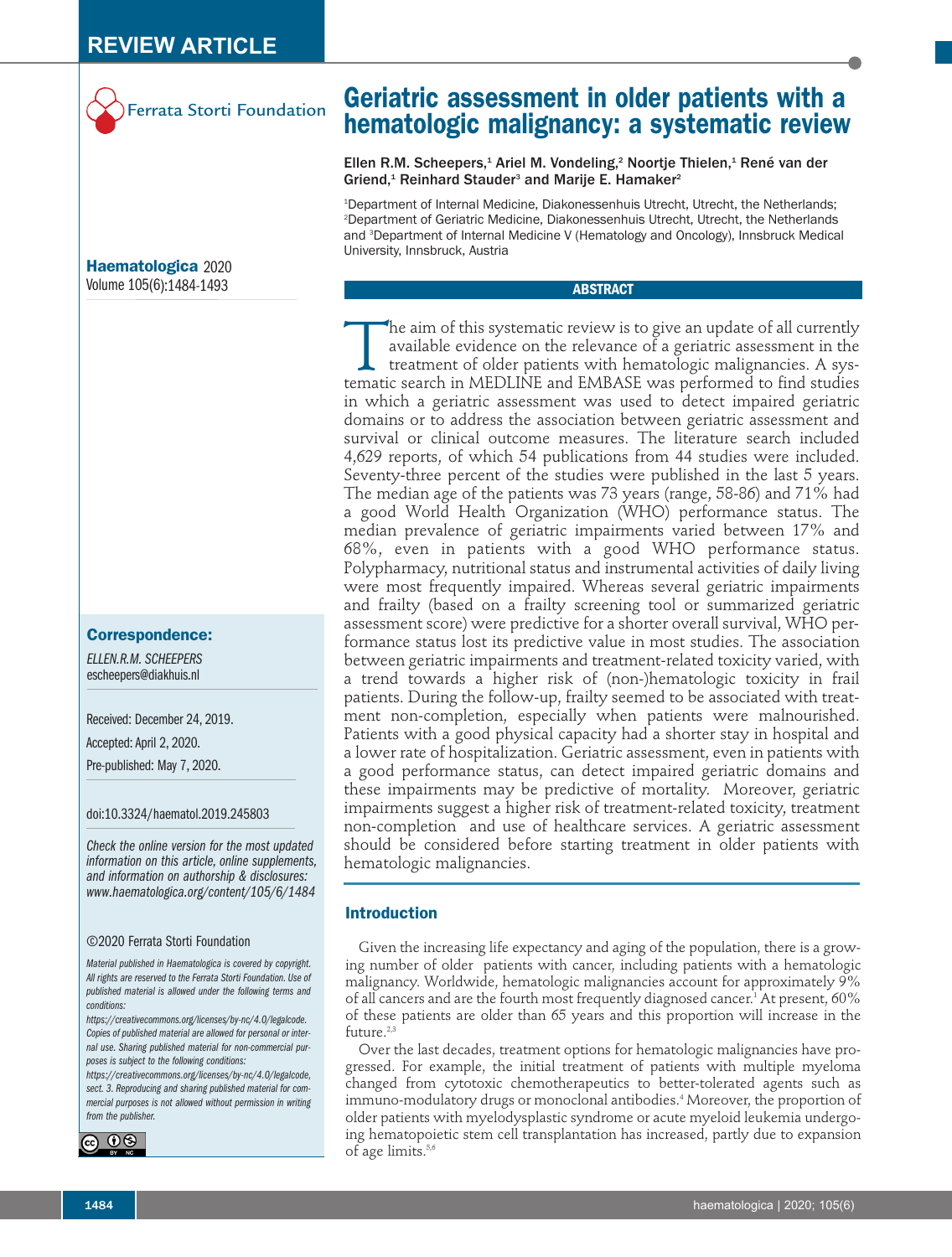However, it can be difficult to deliver optimal cancer treatment tailored to individual needs of an older patient, particularly as older patients are frequently excluded from clinical trials.7 Older patients constitute a heterogeneous population due to large differences in comorbidity, functional capacity and psychological and physical reserves. As a result, the benefit of treatment can differ and patients with comorbidity or geriatric impairments are particularly at risk of adverse health outcomes. Choosing the optimal treatment for these patients is a challenge.

It is therefore recommended that the degree of frailty of older patients is assessed.<sup>8</sup> Frailty is a biological syndrome which can exist alongside age, comorbidity or disease characteristics. Over the years, numerous definitions of frailty have been formulated and there is still no consensus on a definition.<sup>9</sup> There are two commonly used approaches to define frailty. The first defines frailty based on phenotypic criteria including reduced grip strength, walking speed, physical capacity, level of energy and weight loss. Patients are considered frail if three or more criteria are present.<sup>10</sup> The second approach proposes a frailty index which is an accumulation of patient's deficits. These deficits consist of physical or cognitive symptoms, functional impairments, abnormal laboratory values and comorbidities.11,12 In daily practice, frailty is a dynamic state which needs a multidimensional approach and might have various implications in different scenarios.

An appropriate method to assess the level of frailty of older patients is a geriatric assessment.<sup>8,13</sup> This consists of a systematic assessment of an older patient's health status focusing on somatic, psychological, functional and social domains. Different tools can be used to detect geriatric impairments in these domains.<sup>14</sup> Moreover, frailty screening tools were developed in order to identify older patients who require a full geriatric assessment.15 Nowadays, some form of geriatric assessment is increasingly incorporated in hemato-oncologic care to customize hemato-oncologic treatment.<sup>16</sup>

In 2014, we published a systematic review on the value of performing a geriatric assessment in older patients with a hematologic malignancy, demonstrating that such an assessment can detect multiple health issues and has predictive value for clinical outcome in older patients with a hematologic malignancy.<sup>17</sup> However, evidence was limited, especially regarding clinical outcomes such as treatmentrelated toxicity, treatment completion or physical functioning after treatment. Since then, many new studies have been published on this subject. The aim of this present systematic review is, therefore, to give an update of all currently available data on the association between geriatric impairments and hematologic cancer-related outcomes.

## **Methods**

#### **Search strategy and article selection**

Our aim was to identify studies concerning patients with a hematologic malignancy in which a geriatric assessment was used to detect geriatric impairments or which addressed the association between baseline geriatric assessment and outcome.

Geriatric assessment was defined as an assessment composed of at least two of the following domains: cognitive function, mood, nutritional status, activities of daily living (ADL), instrumental activities of daily living (IADL), polypharmacy (using five or more drugs), objectively measured physical capacity (for instance, gait speed, hand grip strength or balance tests), social support and frailty (assessed with a frailty screening tool or by summarizing the geriatric assessment). As prior medical history/comorbidity and performance status are routine parts of the hematologic work-up, these were not counted as domains of the geriatric assessment for this particular systematic review. The following items were defined as outcomes: prevalence of geriatric impairments, change in oncologic treatment plan, toxicity of chemotherapy, healthcare utilization, physical functioning after treatment, quality of life after treatment and mortality.

The following search was performed on March 4, 2019 and updated on January 20, 2020, in both MEDLINE and EMBASE: ((("Hematologic Neoplasms"[Mesh] OR "Leukemia"[Mesh] OR "Lymphoma"[Mesh] OR "Multiple Myeloma"[Mesh] OR "Myelodysplastic Syndromes"[Mesh] OR leukemia[tiab] OR leukaemia[tiab] OR lymphoma\*[tiab] OR hodgkin\*[tiab] OR nonhodgkin\*[tiab] OR (multiple myeloma[tiab]) OR myelodysplas\*[tiab] OR (haematolog\* AND malignan\*[tiab]) OR (hematolog\* AND malignan\*[tiab]) OR (myeloid[tiab] OR lymphoid[tiab] AND neoplas\*[tiab]) OR myeloproliferative[tiab] OR (plasma cell neoplas\*[tiab]) OR plasma cell dyscrasia\*[tiab] OR (myeloid[tiab] AND sarcoma\*[tiab]) OR waldenstrom[tiab] OR myelofibrosis[tiab] OR mastocystosis[tiab] OR (polycyth\* AND vera[tiab]) OR (essential AND thrombocyt\*[tiab]))) AND (("frailty"[All Fields] OR "Geriatric Assessment"[Mesh] OR frail\*[tiab] OR vulnerabl\*[tiab] OR geriatric assessment\*[tiab] OR geriatric\*[tiab]))

No age or language limitations were applied. All search results until 2013 were reviewed previously by Hamaker *et al.*<sup>17</sup> We therefore limited our search to studies published after January 1, 2013. The titles and abstracts of all studies retrieved by the search were assessed by one reviewer (ES) to determine which warranted further examination.The full texts of all potentially relevant articles were subsequently screened. We excluded studies that did not focus exclusively on hematologic malignancies. Finally, references of included studies were cross-referenced to retrieve any additional relevant citations. Eligible studies from all searches (2013, 2019, 2020) were subsequently combined to form the final study selection.

#### **Data extraction**

For each eligible study, data regarding study design and results were independently extracted by two authors (ES and AV). Extracted items included the type of study, study population (number of patients, median age, malignancy subtype, stage, treatment) and the content of the geriatric assessment. Only validated tools from the geriatric assessment were included. If multiple tools were used to assess one geriatric domain, the result of the most commonly used tool was noted. We registered the prevalence of geriatric impairments, and the reported results on the association between the geriatric assessment and outcome measures. If necessary, study authors were contacted to obtain additional data.

#### **Quality assessment**

The methodological quality of each of the studies was assessed independently by two reviewers (ES and AV), using the Newcastle-Ottawa scale adapted to this subject (*Online Supplementary Table S1*).18 As our main focus was on older patients with hematologic malignancies, we classified studies of patients with a me(di)an age less than 68 years old, or with more than one third of the patients younger than 65 years old, as not being fully representative of our target population. Disagreements among the reviewers were discussed during a consensus meeting and in the case of persisting disagreement, the assistance of a third reviewer (MH) was enlisted.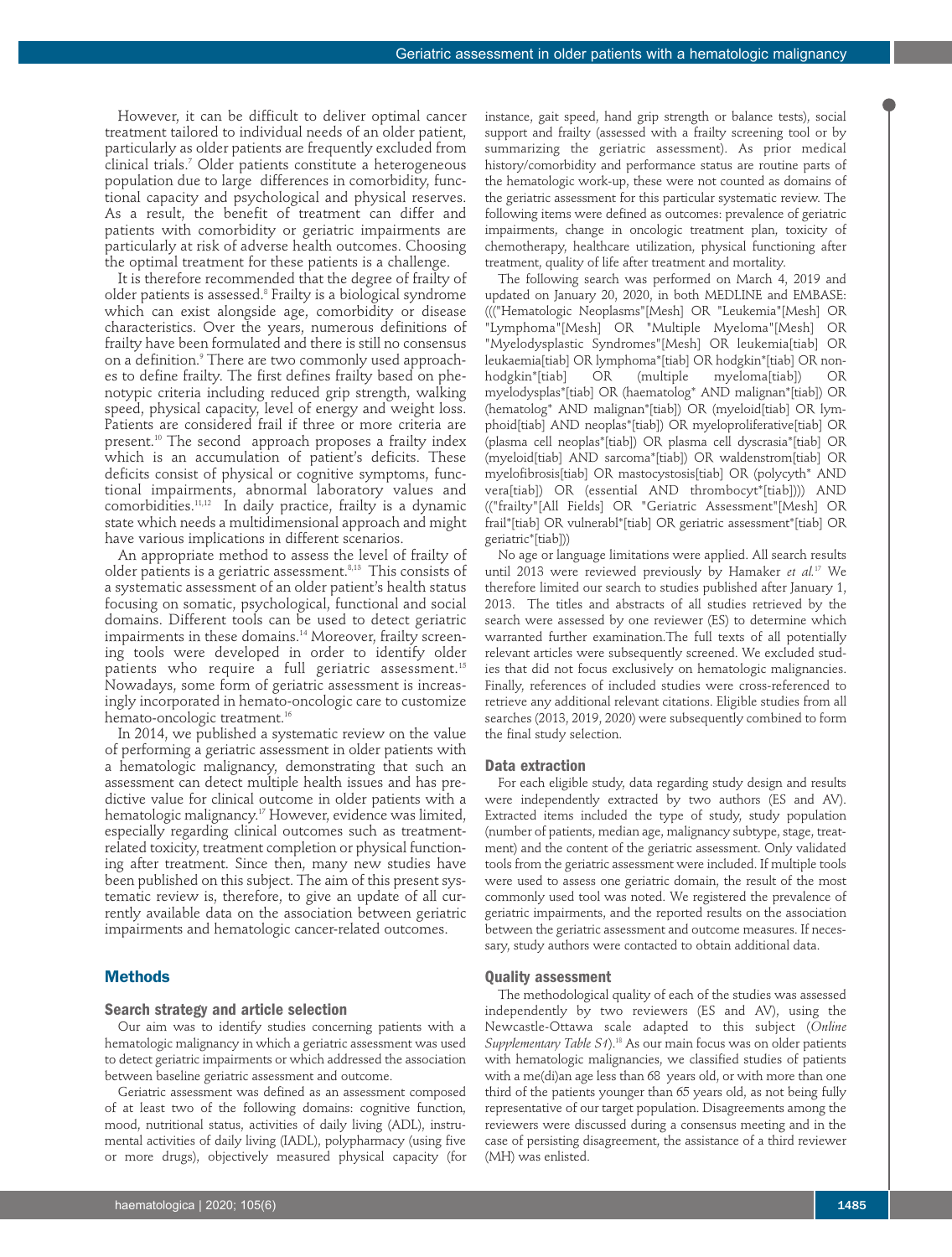### **Data synthesis and analysis**

Due to the heterogeneity in the populations of patients and in study designs, with a wide variety in content of geriatric assessments, a meta-analysis was not considered feasible. We therefore summarized the study results to describe our main outcomes of interest.

## **Results**

## **Study characteristics**

The literature search yielded 4,629 citations (832 from MEDLINE and 3,797 from EMBASE), of which 403 were duplicates and 4,184 were excluded for other reasons

(*Online Supplementary Figure S1*). This resulted in 42 eligible publications from 34 studies. Cross-referencing yielded four additional publications. Eight publications from the 2014 review by Hamaker *et al.*<sup>17</sup> were also eligible. Thus, we ultimately included 54 publications from 44 studies in this review.19-72

The characteristics of these 44 studies are summarized in Table 1. Seventy-three percent were published in the last 5 years. The median sample size of the studies was 100 (range, 25-869), and the me(di)an age of included patients ranged from 58 to 86 years. Eight studies focused on acute myeloid leukemia and/or myelodysplastic syndromes,19-25,27 two on chronic lymphocytic leukemia,28,29 13 on lymphoma, $30-42$  seven on multiple myeloma, $42-48$  and

| Table 1. Characteristics of studies on the association between the geriatric assessment and outcome measures. |  |
|---------------------------------------------------------------------------------------------------------------|--|
|---------------------------------------------------------------------------------------------------------------|--|

| <b>Publication</b>                |             |                                     |                              | <b>Study population</b>  |                  |                                     | GA                         |                                            |                                                                 | <b>Outcome measures</b> |                                                               |
|-----------------------------------|-------------|-------------------------------------|------------------------------|--------------------------|------------------|-------------------------------------|----------------------------|--------------------------------------------|-----------------------------------------------------------------|-------------------------|---------------------------------------------------------------|
| <b>Author</b>                     | <b>Year</b> | <b>Patient</b><br>population        | <b>Type of</b><br>malignancy | N. of<br><b>patients</b> | Me(di)an<br>age* | <b>Treatment</b>                    | <b>domains</b><br>assessed | <b>N. of Summarized</b><br><b>GA</b> score | <b>Prevalence Survival</b><br>of geriatric<br><b>conditions</b> |                         | <b>Other</b>                                                  |
| Aguiar <sup>19</sup>              | 2020        | $65+$                               | <b>MDS</b>                   | $79\,$                   | 77 (70-84)       | No disease-<br>modifying<br>therapy | $\sqrt{3}$                 |                                            | $^{+}$                                                          |                         |                                                               |
| Corsetti <sup>20</sup>            | 2013        | $65+$ or unfit for<br>aggressive CT | AML; RAEB                    | 31                       | $72(55-84)$      | <b>CT</b>                           | $\overline{2}$             | $^{+}$                                     | $\qquad \qquad +$                                               | $+$                     |                                                               |
| Deschler <sup>21</sup>            | 2013        | $60+$                               | AML; MDS                     | 195                      | 71 (60-87)       | BSC; CT                             | $\sqrt{5}$                 |                                            | $^{+}$                                                          |                         |                                                               |
| Holmes <sup>22</sup>              | 2014        | $60+$                               | AML; MDS                     | 50                       | $65(60-73)$      | <b>HSCT</b>                         | 8                          | $+$                                        | $^{+}$                                                          |                         |                                                               |
| Klepin <sup>23</sup>              | 2013        | $60+$                               | AML                          | 74                       | 68 (65-74)       | <b>CT</b>                           | $\sqrt{5}$                 |                                            | $^{+}$                                                          | $\ddot{}$               |                                                               |
| Klepin <sup>24</sup>              | 2020        | $60+$                               | AML (FLT3)                   | 40                       | 68 (61-83)       | <b>CT</b>                           | $\overline{7}$             |                                            | $+$                                                             | $\ddot{}$               |                                                               |
| Molga <sup>25,26</sup>            | 2020        | $65+$                               | AML; MDS                     | 98                       | 77 (66-95)       | BSC;CT                              | $\sqrt{7}$                 |                                            | $^{+}$                                                          | $^{+}$                  | Treatment completion                                          |
| Umit <sup>27</sup>                | 2018        | no age limit                        | AML                          | 372                      | 63 (19-97)       | <b>CT</b>                           | $\overline{4}$             |                                            | $\ddot{}$                                                       | $\ddot{}$               |                                                               |
| Goede <sup>28</sup>               | 2016        | no age limit                        | <b>CLL</b>                   | $75\,$                   | 75 (48-87)       | <b>CT</b>                           | $\sqrt{3}$                 |                                            | $^{+}$                                                          | $\ddot{}$               | Toxicity                                                      |
| Molica <sup>29</sup>              | 2019        | $65+$                               | <b>CLL</b>                   | 108                      | $71(65-90)$      | <b>CT</b>                           | $\sqrt{2}$                 | $+$                                        | $^{+}$                                                          | $\ddot{}$               | <b>Toxicity</b>                                               |
| Ribi <sup>30</sup>                | 2017        | no age limit                        | B-cell lymphoma              | 41                       | 75 (40-94)       | Various                             | $\overline{4}$             | $\ddot{}$                                  | $^{+}$                                                          | $\ddot{}$               |                                                               |
| Merli <sup>31</sup>               | 2020        | $65+$ and unfit                     | <b>DLBCL</b>                 | 33                       | 82 (68-89)       | <b>CT</b>                           | $\overline{2}$             |                                            | $^{+}$                                                          |                         |                                                               |
| Ong <sup>32</sup>                 | 2019        | $60+$                               | <b>DLBCL</b>                 | 205                      | 73 (60-97)       | CT                                  | $\boldsymbol{2}$           | $^{+}$                                     | $^{+}$                                                          | $^{+}$                  | Health care utilization,<br>toxicity, treatment<br>completion |
| Spina <sup>33</sup>               | 2012        | $70+$                               | <b>DLBCL</b>                 | 100                      | 75 (70-89)       | <b>CT</b>                           | 4                          | $+$                                        | $+$                                                             | $+$                     | Toxicity                                                      |
| Tucci <sup>34</sup>               | 2009        | $65+$                               | <b>DLBCL</b>                 | 84                       | 73 (66-89)       | <b>CT</b>                           | 1                          | $^{+}$                                     | $^{+}$                                                          | $^{+}$                  | Toxicity                                                      |
| Tucci <sup>35</sup>               | 2015        | $69+$                               | <b>DLBCL</b>                 | 173                      | $77\,$           | Various                             | $\overline{2}$             | $+$                                        | $+$                                                             | $\boldsymbol{+}$        |                                                               |
| Aaldriks <sup>36</sup>            | 2015        | $70+$                               | <b>NHL</b>                   | 44                       | 78 (70-86)       | <b>CT</b>                           | $\sqrt{3}$                 |                                            | $^{+}$                                                          | $^{+}$                  | Treatment completion                                          |
| Naito <sup>37</sup>               | 2016        | $65+$                               | <b>NHL</b>                   | 93                       | 77 (65-90)       | Various                             | $\sqrt{5}$                 |                                            | $+$                                                             | $+$                     | <b>Toxicity</b>                                               |
| Park <sup>38</sup>                | 2015        | $65+$                               | <b>NHL</b>                   | $70\,$                   | 74 (65-92)       | <b>CT</b>                           | $\sqrt{4}$                 |                                            | $^{+}$                                                          | $+$                     | Treatment completion                                          |
| Siegel <sup>39</sup>              | 2006        | $60+$                               | <b>NHL</b>                   | 25                       | $70(60-85)$      | $\overline{\cdot}$                  | $\sqrt{3}$                 |                                            | $+$                                                             |                         |                                                               |
| Soubeyran <sup>40</sup>           | 2011        | $70+$ , unfit for<br>aggressive CT  | <b>NHL</b>                   | $32\,$                   | 79 (70-92)       | <b>CT</b>                           | $\sqrt{4}$                 |                                            | $^{+}$                                                          | $\ddot{}$               |                                                               |
| Winkelmann <sup>4</sup>           | 2011        | $18+$                               | <b>NHL</b>                   | 143                      | 63 (18-88)       | CT                                  | $\overline{2}$             |                                            | $^{+}$                                                          | $+$                     |                                                               |
| Okuyama <sup>42</sup>             | 2015        | $65+$                               | Lymphoma; MM                 | 106                      | 74 (65-90)       | <b>CT</b>                           | $\sqrt{5}$                 | $\ddot{}$                                  | $^{+}$                                                          |                         |                                                               |
| Engelhardt <sup>43</sup>          | 2016        | no age limit                        | <b>MM</b>                    | 125                      | $63(56-71)$      | <b>CT</b>                           | $\overline{2}$             |                                            | $^{+}$                                                          | $+$                     |                                                               |
| Gavriatopoulou <sup>44</sup> 2019 |             | $80+$                               | <b>MM</b>                    | 110                      | 83 (80-92)       | <b>CT</b>                           | $\boldsymbol{3}$           |                                            | $^{+}$                                                          | $\ddot{}$               |                                                               |
| Palumbo <sup>45</sup>             | 2015        | $70+$                               | <b>MM</b>                    | 869                      | 74 (70-78)       | <b>CT</b>                           | $\sqrt{2}$                 | $+$                                        | $^{+}$                                                          | $+$                     | <b>Toxicity, Treatment</b><br>completion                      |
| Rosko <sup>46</sup>               | 2019        | $18+$                               | MM; amyloidosis              | 100                      | 59 (36-75)       | <b>HSCT</b>                         | $\boldsymbol{6}$           |                                            | $^{+}$                                                          |                         | Health care utilization                                       |
| Wildes <sup>47</sup>              | 2019        | $65+$                               | <b>MM</b>                    | 40                       | $71(66-76)$      | <b>BSC;HSCT</b>                     | $\sqrt{5}$                 |                                            | $+$                                                             |                         |                                                               |
| Zhong <sup>48</sup>               | 2017        | no age limit                        | MM                           | 628                      | $58(52-66)$      | CT                                  | $\overline{2}$             | $^{+}$                                     | $^{+}$                                                          | $+$                     | Toxicity                                                      |

*continued on the next page*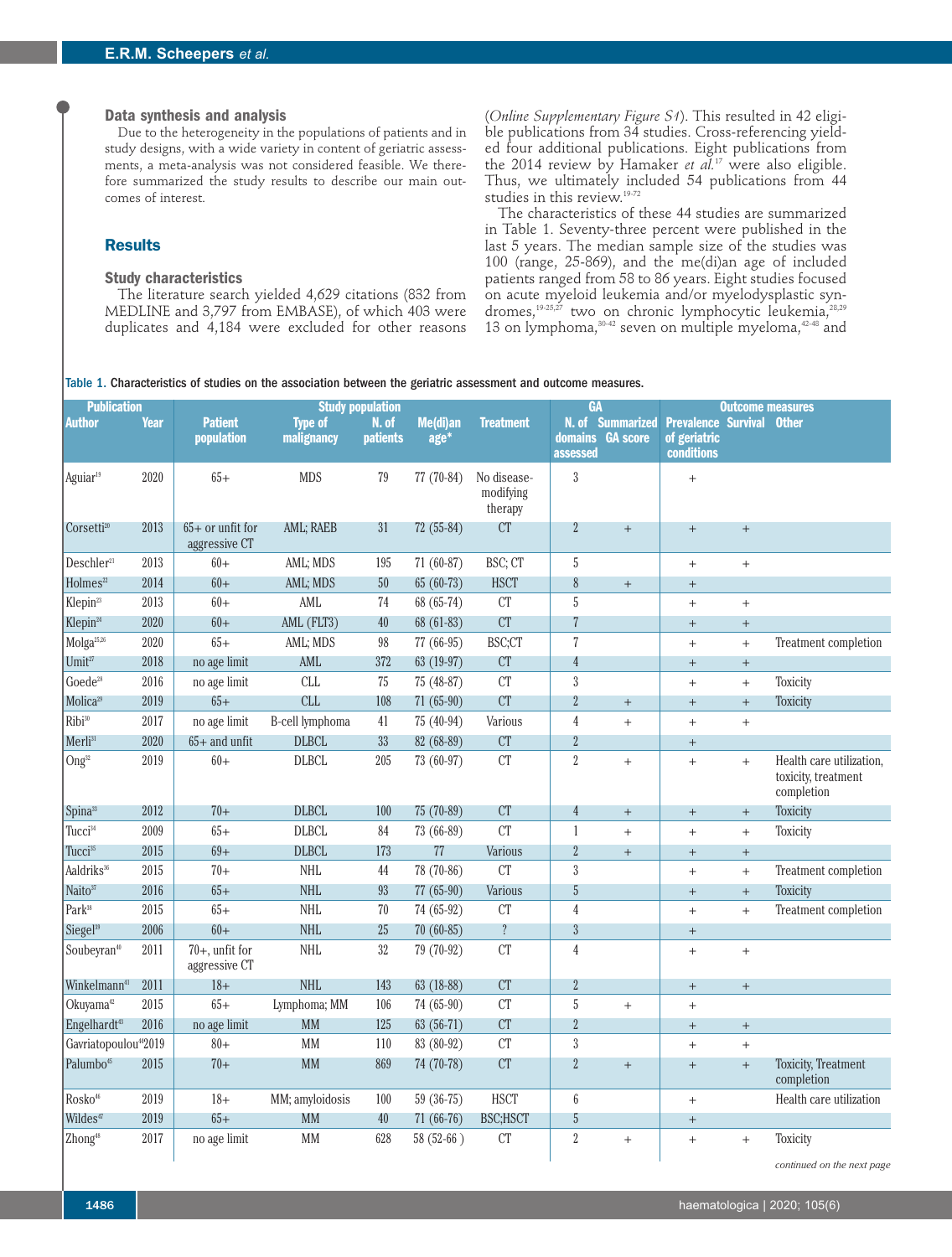| Buckstein <sup>49</sup>   | 2016 | $65+$             | Various        | 445 | $71(65-79)$  | <b>CT</b>      | $\mathfrak{Z}$  |        | $+$    | $+$ |                          |
|---------------------------|------|-------------------|----------------|-----|--------------|----------------|-----------------|--------|--------|-----|--------------------------|
| Deschler <sup>50</sup>    | 2018 | $60+$             | Various        | 106 | $66(60-78)$  | <b>HSCT</b>    | <sup>5</sup>    |        | $^{+}$ | $+$ |                          |
| Derman <sup>51</sup>      | 2019 | $60+$             | Various        | 192 | $>67(60-83)$ | <b>HSCT</b>    | 5               |        | $^{+}$ |     |                          |
| Dubruille <sup>52</sup>   | 2015 | $65+$             | Various        | 90  | 74 (65-89)   | <b>CT</b>      | 8               | $^{+}$ | $^{+}$ | $+$ |                          |
| Dumontier <sup>53</sup>   | 2019 | $75+$             | <b>Various</b> | 464 | $80(76-84)$  | BSC: CT        | 3               |        | $+$    | $+$ | Health care utilization  |
| Hamaker <sup>54</sup>     | 2016 | $65+$             | Various        | 157 | 78 (67-99)   | Various        |                 | $^{+}$ | $^{+}$ | $+$ |                          |
| Huang <sub>55</sub>       | 2020 | $50+$             | Various        | 148 | $62(50-76)$  | <b>HSCT</b>    | $6\phantom{1}$  |        | $+$    | $+$ | Health care utilization, |
|                           |      |                   |                |     |              |                |                 |        |        |     | toxicity                 |
| Lin <sup>56</sup>         | 2020 | $60+$             | Various        | 457 | 66 (60-79)   | <b>HSCT</b>    | 5               |        | $+$    | $+$ |                          |
| Liu <sup>57</sup>         | 2019 | $75+$             | Various        | 448 | $80(76-84)$  | BSC; CT        | $\overline{2}$  | $+$    | $+$    | $+$ | Health care utilization  |
| Muffly <sup>58</sup>      | 2014 | $50+$             | Various        | 203 | $58(54-63)$  | <b>HSCT</b>    | 3               | $^{+}$ | $+$    | $+$ |                          |
| Nawas <sup>59</sup>       | 2019 | $50+$             | Various        | 184 | $61(50-75)$  | <b>HSCT</b>    | 5               |        | $+$    | $+$ | Health care utilization, |
|                           |      |                   |                |     |              |                |                 |        |        |     | toxicity                 |
| Rodrigues <sup>60</sup>   | 2020 | $60+$             | Various        | 40  | 68 (60-76)   | <b>HSCT</b>    | 6               | $^{+}$ | $^{+}$ |     |                          |
| Rollot-Trad <sup>61</sup> | 2008 | $75+$ , geriatric | Various        | 54  | 86 (75-99)   | <b>Various</b> | 4               |        | $+$    | $+$ |                          |
|                           |      | department        |                |     |              |                |                 |        |        |     |                          |
| Silay <sup>62</sup>       | 2015 | $65+$             | Various        | 61  | 69           | $\mathcal{D}$  | 7               |        | $+$    |     | Health care utilization  |
| Velghe <sup>63</sup>      | 2014 | $70+$             | Various        | 50  | $76(70-87)$  | <b>Various</b> | $6\overline{6}$ | $^{+}$ | $+$    |     |                          |
|                           |      |                   |                |     |              |                |                 |        |        |     |                          |

*continued from the previous page*

\*Reported as mean (± standard deviation) or median (range or interquartile range). GA: geriatric assessment; MDS: myelodysplastic syndrome; CT: chemotherapy; AML: acute myeloid leukemia; RAEB: refractory anemia with excess of blasts; FLT3: FMS like tyrosine kinase-3; BSC: best supportive care; HSCT: hematopoietic stem cell transplantation; CLL: chronic lymphocytic leukemia; DLBCL: diffuse large B-cell lymphoma; NHL: non-Hodgkin lymphoma; MM: multiple myeloma.

15 studies included various hematologic malignancies.49-63

The median number of domains addressed in the geriatric assessment was four (range, 2-9). These included ADL in 30 studies (68%), IADL in 37 (84%), cognition in 29 (66%), mood in 24 (55%) and objectively measured physical capacity in 20 studies (46%). Domains less commonly assessed were nutritional status (11 studies; 25%), social support (8 studies; 18%), polypharmacy (13 studies; 30%) and frailty (8 studies assessed with a frailty screening tool and 17 studies by summarizing the geriatric assessment; 18% and 39%, respectively).

The prevalence of geriatric impairments was assessed in all studies (100%). The association between geriatric impairments and mortality was addressed in 33 studies (75%), treatment-related toxicity in ten studies (23%), treatment completion in five (11%) and healthcare utilization in seven studies (16%). No studies assessed the association of geriatric impairments with physical functioning or quality of life after treatment.

#### **Quality assessment**

The results of the quality assessment are shown in Figure 1. Detailed results per study are listed in *Online Supplementary Table S1*. The overall quality of the studies was good. Nine studies included a significant proportion of younger patients (i.e. median age less than 68 years old, or more than one third of the patients younger than 65 years old);<sup>22,27,41,43,46,48,50,58,59</sup> these studies were assessed as not being fully representative of the target cohort of the average older patients with a hematologic malignancy. Similarly, eight studies focused on a very specific treatment<sup>20,23,24,31,51,55,56,60</sup> which we considered as not fully representative of our target population. Overall, the duration of follow-up was sufficient but in nine studies the followup rate was less than 90%<sup>24,30,46</sup> or the adequacy of followup was not reported.27,32,33,56,57,62 There were no other quality concerns.

### **Prevalence of geriatric impairments**

The prevalence of geriatric impairments is shown in Table 2. The most commonly reported issues were polypharmacy (in a median of 51% of patients; range, 17- 80%), risk of malnutrition (median 44%; range, 27-82%) and IADL impairments (median 37%; range, 3-85%). Impaired physical capacity (median 27%; range, 3-80%), ADL impairments (median 18%; range, 4-67%), symptoms of depression (median 25%; range, 10-94%), and cognitive impairment (median 17%; range, 0-44%) were less common. Four studies that addressed social support showed impairment in a median of 20% (range, 7-54%). The median proportion of patients seen as frail based on a frailty screening tool was 68% (range, 25-76%). The median proportion of patients screened as frail based on a summarized geriatric assessment score was 45% (range, 10-88%).

Overall, the median proportion of patients with at least one geriatric impairment was 51% (range, 9-82%). By comparison, the median proportion of patients with a World Health Organization (WHO) performance status of 2 or higher was only 29% (range, 1-91%). Even in studies in which the median age of patients was ≤65 years old, or a small proportion of patients had a poor WHO performance status, geriatric impairments were quite common. For example, in one study, 93% of included patients had a WHO performance status of 0-1; nonetheless, 45% of patients had impairments in IADL, 39% in physical capacity and 25% were frail based on a frailty screening tool (Table 2).49

#### **Association between geriatric impairments and mortality**

The association of geriatric impairments with mortality was addressed in 33 studies (Table 3). In univariate analysis, 27 out of 29 studies (93%) showed a significant association between at least one geriatric impairment and mortality. The association between a specific geriatric domain and mortality varied between 0 and 74%.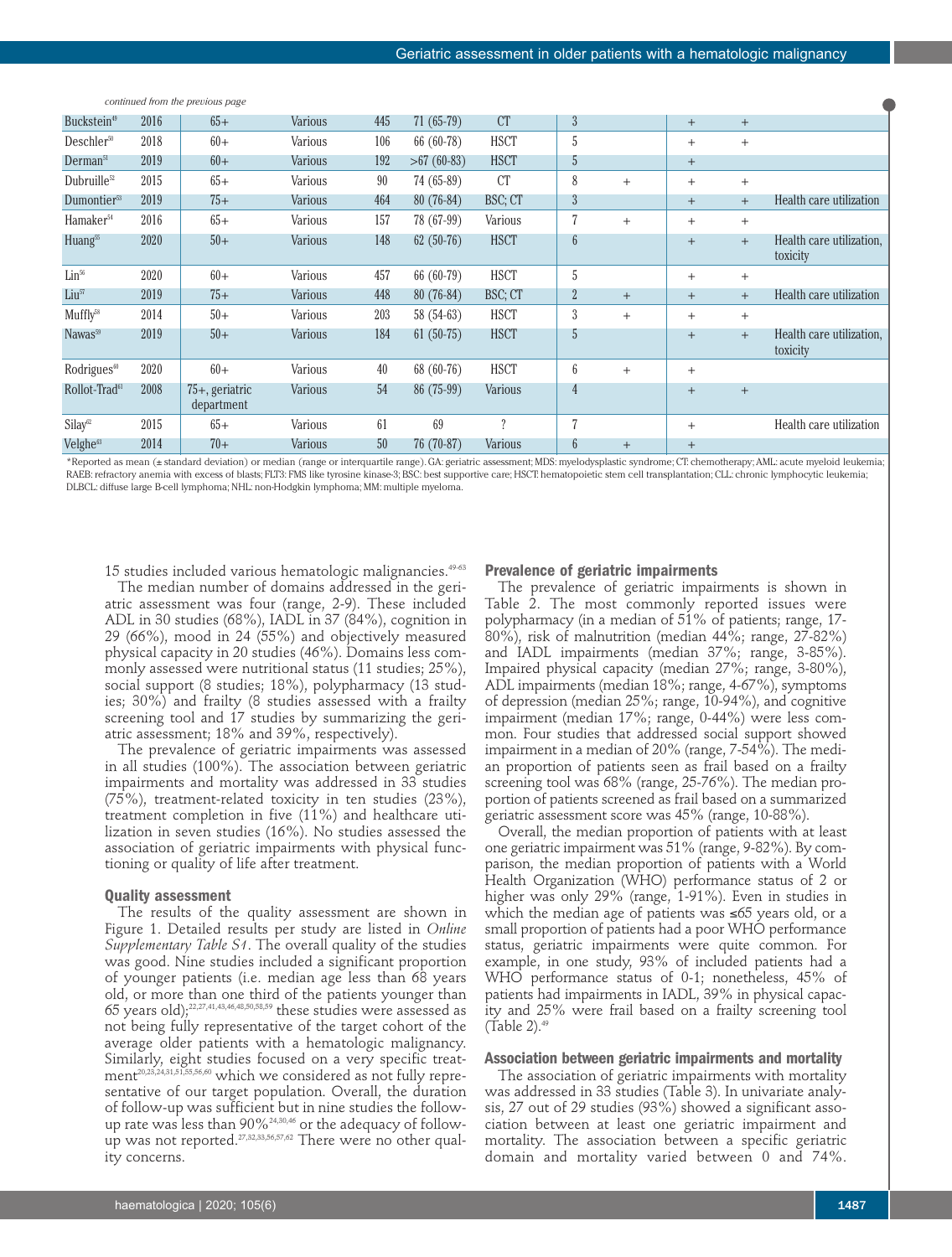

0% 10% 20% 30% 40% 50% 60% 70% 80% 90% 100%

Figure 1. Outcome of the quality assessment. Details are reported in *Online Supplementary Table S1A* (quality assessment questionnaire) and *Online Supplementary Table S1B* (assessment per study).

Polypharmacy was assessed in only two studies and showed no association. For all other geriatric domains except mood, nutritional status and social support, at least 50% of the studies reported a univariate association between impairment and mortality. IADL, ADL, impaired physical capacity and cognition were most frequently associated with mortality (in 74%, 67%, 63% and 55% of the studies, respectively). In multivariable analyses, ADL, IADL, impaired physical capacity and cognition remained associated with mortality (in 40%, 62%, 50% and 50% of the studies, respectively). Moreover, at least 75% of all studies that assessed frailty (with a frailty screening tool or by summarizing the geriatric assessment), demonstrated that this was associated with mortality in multivariable analyses.

Risk factors for mortality commonly used in hematooncology such as age, WHO performance status and comorbidity were also associated with mortality in univariate analysis (in 79%, 63% and 64% of the studies, respectively). However, in multivariable analyses, this association was no longer present for WHO performance status; age and comorbidity retained their association with mortality in 43% and 47% of the studies, respectively.

## **Association of geriatric impairments with treatmentrelated toxicity**

Ten studies assessed geriatric impairments in relation to treatment-related toxicity.28,29,32-34,37,45,48,55,59 Four out of six studies in which frailty was assessed (based on a summarized geriatric assessment score) reported an association between frailty and treatment-related toxicity.<sup>33,34,45,48</sup> This included hematologic toxicity in one study,<sup>33</sup> non-hematologic toxicity in two studies<sup>45,48</sup> and overall toxicity in one study.34 One study showed an association specifically between impaired IADL and treatment-related infections in patients with chronic lymphocytic leukemia.<sup>28</sup> In studies in which patients with various hematologic malignancies were included, associations between physical capacity<sup>55</sup> or cognition<sup>59</sup> and treatment-related toxicity were demonstrated. No other associations between frailty

(based on a summarized geriatric assessment score) or individual geriatric domains and treatment-related toxicity were found in these ten studies.

## **Association of geriatric impairments with treatment completion**

The association of geriatric impairments with the ability to complete the proposed treatment was studied in five studies.25,32,36,38,45 Four out of five studies found an association between geriatric impairments and treatment completion. The risk of treatment non-completion was significantly higher in frail patients (based on a summarized geriatric assessment score or frailty screening tool) than in fit patients.25,36,38,45 Three studies showed a significant association between a specifically geriatric domain and treatment non-completion: in two studies that included patients with non-Hodgkin lymphoma, malnutrition was associated with treatment non-completion.<sup>36,38</sup> Another study, in which patients with acute myeloid leukemia or myelodysplastic syndrome were included, showed an association between impaired IADL, impaired physical capacity or cognitive impairment and treatment non-completion. In this study, no other geriatric impairments or clinical characteristics such as comorbidity or WHO performance status were associated with treatment non-completion.<sup>25</sup>

## **Association of geriatric impairments with healthcare utilization**

The association of geriatric impairments and health care utilization was addressed in seven studies.<sup>32,46,53,55,57,59,62</sup> Six out of these studies showed an association between geriatric impairments and health care utilization. In four studies impaired physical capacity was associated with increased use of health care.<sup>46,55,57,62</sup> In patients with various hematologic malignancies, other geriatric impairments, such as  $ADL<sup>62</sup>$  IADL,<sup>53</sup> cognition<sup>59</sup> and mood<sup>46</sup> were also associated with health care utilization. In one study with patients with diffuse large B-cell lymphoma, no association was found between frailty (assessed by a summarized geriatric assessment score) and unplanned admissions.<sup>32</sup>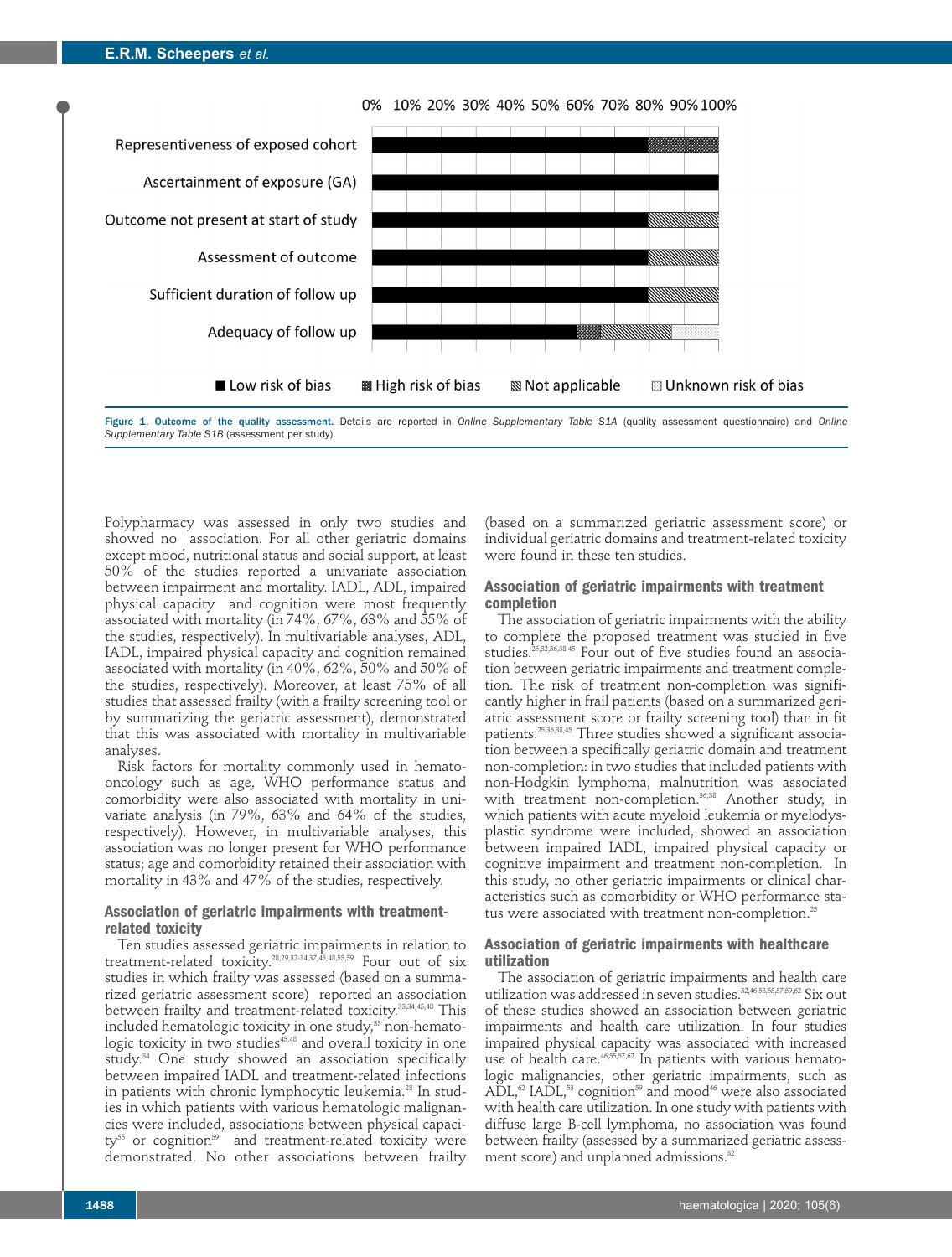| apic 2. Compar                    |          | iəvii vi illipali            | <del>σα μσποππαιισσ</del> | status with impairments in genative domains. |                          |                               |                          |                          |                          |                          |                                              |                                 |                             |                          |                                      |
|-----------------------------------|----------|------------------------------|---------------------------|----------------------------------------------|--------------------------|-------------------------------|--------------------------|--------------------------|--------------------------|--------------------------|----------------------------------------------|---------------------------------|-----------------------------|--------------------------|--------------------------------------|
| <b>Author</b>                     | Year     | <b>Type of</b><br>malignancy | N                         | Me(di)an<br>age*                             | <b>Poor</b><br><b>PS</b> | <b>ADL</b>                    | <b>IADL</b>              | <b>Cognition Mood</b>    |                          | capacity                 | <b>Physical Nutritional</b><br><b>status</b> | <b>Social</b><br><b>support</b> | Poly-<br>pharmacy screening | <b>Frailty</b><br>too    | <b>Summarised</b><br><b>GA</b> score |
| Aguiar <sup>19</sup>              | $2020\,$ | <b>MDS</b>                   | 76                        | 77 (70-84)                                   |                          |                               |                          |                          |                          | 80 %                     |                                              |                                 | 61 %                        | 38 %                     |                                      |
| Corsetti <sup>20</sup>            | 2013     | AML; RAEB                    | 31                        | $72(55-84)$                                  | 38 %                     | 17 %                          | 59 %                     |                          |                          |                          |                                              |                                 |                             |                          | 54 %                                 |
| Deschler <sup>21</sup>            | 2013     | AML; MDS                     | 195                       | $71(60-87)$                                  | 47 %                     | 34 %                          | 31 %                     | 9 %                      | 14 %                     | 55 %                     |                                              |                                 |                             |                          |                                      |
| Holmes <sup>22</sup>              | 2014     | AML; MDS                     | 50                        | $65(60-73)$                                  | 12 %                     | 16 %                          |                          | 16 %                     | 10 %                     | 18 %                     | 36 %                                         | 54 %                            | >28%                        |                          | 66 %                                 |
| Klepin <sup>23</sup>              | 2013     | AML                          | 74                        | 68 (65-74)                                   | $22\ \%$                 | 50 %                          | 41 %                     | 29 %                     | 40 %                     | 50 %                     |                                              |                                 |                             |                          |                                      |
| Klepin <sup>24</sup>              | 2020     | AML (FLT3)                   | 40                        | 68 (61-83)                                   | $\ddot{?}$               | $\ddot{?}$                    | $\overline{\mathcal{E}}$ | $\overline{\cdot}$       | $\overline{\mathcal{E}}$ | 56 %                     | L.                                           | $\overline{\mathcal{C}}$        | 36 %                        |                          |                                      |
| Molga <sup>25,26</sup>            | 2020     | AML; MDS                     | 98                        | 77 (66-95)                                   | 28 %                     | 29 %                          | 34%                      | 11 %                     | 32 %                     | 31 %                     | 27%                                          |                                 |                             | 68%                      |                                      |
| Umit <sup>27</sup>                | 2018     | AML                          | 372                       | 63 (19-97)                                   | 91 %                     | $\overline{\phantom{a}}$      | 80 %                     | 14 %                     | 79 %                     | ÷,                       |                                              |                                 |                             | 70 %                     |                                      |
| Goede <sup>28</sup>               | 2016     | <b>CLL</b>                   | 75                        | 75 (48-87)                                   | $\ddot{?}$               | l,                            | 19 %                     | 29 %                     | $\overline{a}$           | 48 %                     |                                              |                                 |                             |                          |                                      |
| Molica <sup>29</sup>              | 2019     | <b>CLL</b>                   | 108                       | $71(65-90)$                                  | $\ddot{?}$               | 16 %                          | 19 %                     | $\overline{\phantom{a}}$ | L.                       | $\sim$                   |                                              |                                 |                             |                          | 10 %                                 |
| Ribi <sup>30</sup>                | 2017     | B-cell lymphoma 41           |                           | 75 (40-94)                                   | 15 %                     |                               | ÷,                       | 27 %                     | 20 %                     |                          | 73 %                                         | 7 %                             |                             |                          | 39 %                                 |
| Merli <sup>31</sup>               | 2020     | <b>DLBCL</b>                 | 33                        | 85 (68-89)                                   | 6 %                      | 18 %                          | $3\,\%$                  |                          |                          |                          |                                              |                                 |                             |                          |                                      |
| Ong <sup>32</sup>                 | 2019     | <b>DLBCL</b>                 | 205                       | 73 (60-97)                                   | 7 %                      | $7\,\%$                       | 36 %                     |                          |                          |                          |                                              |                                 |                             |                          | 38 %                                 |
| Spina <sup>33</sup>               | 2012     | <b>DLBCL</b>                 | 100                       | 75 (70-89)                                   | 26 %                     | 27 %                          | 31 %                     | $\gamma$                 |                          |                          |                                              |                                 |                             |                          | 13 %                                 |
| Tucci <sup>34</sup>               | 2009     | <b>DLBCL</b>                 | 84                        | 73 (66-89)                                   | $\ddot{?}$               | 12 %                          | L,                       |                          |                          |                          |                                              |                                 |                             |                          | $50\ \%$                             |
| Tucci <sup>35</sup>               | 2015     | <b>DLBCL</b>                 | 173                       | $77\,$                                       | $\overline{\cdot}$       | $>4\%$ ;<br>$<$ 54 % $<$ 54 % | $>9\%$                   |                          |                          |                          |                                              |                                 |                             |                          | 38 %                                 |
| Aaldriks <sup>36</sup>            | 2015     | NHL                          | 44                        | 78 (70-86)                                   | $6\ \%$                  |                               |                          | 5 %                      |                          |                          | $34\,\%$                                     |                                 |                             | 43 %                     |                                      |
| Naito <sup>37</sup>               | 2016     | <b>NHL</b>                   | 93                        | $77(65-90)$                                  | 22 %                     | 28 %                          | 27 %                     | 4 %                      | 15 %                     |                          | 51 %                                         |                                 |                             |                          |                                      |
| Park <sup>38</sup>                | 2015     | <b>NHL</b>                   | $70\,$                    | 74 (65-92)                                   | 39 %                     |                               |                          | 37 %                     | 21 %                     | ÷,                       | 36 %                                         |                                 |                             | 47 %                     |                                      |
| Siegel <sup>39</sup>              | 2006     | <b>NHL</b>                   | 25                        | $70(60-85)$                                  | 12 %                     | $\overline{\phantom{a}}$      | $\overline{\phantom{a}}$ | $0\%$                    | 16 %                     | 12 %                     |                                              |                                 |                             |                          |                                      |
| Soubeyran <sup>40</sup>           | 2011     | <b>NHL</b>                   | $32\,$                    | 79 (70-92)                                   | 41 %                     | 59 %                          | 81 %                     | 38 %                     | 94 %                     |                          |                                              |                                 |                             |                          |                                      |
| Winkelmann <sup>41</sup>          | 2011     | <b>NHL</b>                   | 143                       | $63(18-88)$                                  | 16 %                     | 18 %                          | 21 %                     | $\overline{\phantom{a}}$ | $\overline{\phantom{a}}$ |                          |                                              |                                 |                             |                          |                                      |
| Okuyama <sup>42</sup>             | 2015     | Lymphoma; MM 106             |                           | $74(65-90)$                                  | $29\,\%$                 | 33 %                          | 45 %                     | 23 %                     | 30 %                     |                          |                                              |                                 | 17 %                        |                          | 50 %                                 |
| Engelhardt <sup>43</sup>          | 2016     | <b>MM</b>                    | 125                       | $63(56-71)$                                  | 28 %                     | 48 %                          | 85 %                     | $\overline{\phantom{a}}$ |                          |                          |                                              |                                 |                             |                          |                                      |
| Gavriatopoulou <sup>44</sup> 2019 |          | MM                           | 110                       | 83 (80-92)                                   | $>60\%$ 18%              |                               | 42 %                     |                          |                          |                          |                                              |                                 |                             | 73 %                     |                                      |
| Palumbo <sup>45</sup>             | 2015     | <b>MM</b>                    | 869                       | 74 (70-78)                                   | 21 %                     | 14 %                          | 18 %                     |                          |                          |                          |                                              |                                 |                             |                          | $30\,\%$                             |
| Rosko <sup>46</sup>               | 2019     | MM; amyloidosis 100          |                           | $59(36-75)$                                  | 48 %                     | $\ddot{?}$                    | $\ddot{?}$               | $\ddot{?}$               | 19 %                     | 7 %                      | Ĭ.                                           | $\overline{\cdot}$              |                             |                          |                                      |
| Wildes <sup>47</sup>              | 2019     | <b>MM</b>                    | 40                        | $71(66-76)$                                  | 40 %                     | $\overline{\phantom{a}}$      | 63 %                     | 10 %                     | $\overline{\cdot}$       | 40 %                     |                                              |                                 | 77 %                        |                          |                                      |
| $Z$ hong <sup>48</sup>            | 2017     | MM                           | 628                       | $58(52-66)$                                  | ?                        | 67 %                          | 55 %                     |                          |                          |                          |                                              |                                 |                             |                          | 64 %                                 |
| Buckstein <sup>49</sup>           | 2016     | Various                      | 445                       | $71(65-79)$                                  | 7 %                      |                               | 45 %                     |                          |                          | 39 %                     |                                              |                                 |                             | 25 %                     |                                      |
| Deschler <sup>50</sup>            | 2018     | Various                      | 106                       | 66 (60-78)                                   | 60 %                     | 9 %                           | 31 %                     | 12 %                     | $\Box$                   | 3 %                      | 76 %                                         | L,                              | $\frac{1}{2}$               | L,                       |                                      |
| Derman <sup>51</sup>              | 2019     | Various                      | 192                       | $>67(60-83)$                                 | < 50%                    | $\sim$                        | 40 %                     | 7 %                      | 22 %                     | $\overline{\phantom{a}}$ |                                              | $\overline{\cdot}$              | 54 %                        | $\overline{\phantom{a}}$ |                                      |
| Dubruille <sup>52</sup>           | 2015     | Various                      | $90\,$                    | 74 (65-89)                                   | $32\ \%$                 | 11 %                          | $39\,\%$                 | 31 %                     | $25\:\%$                 | $4\,\%$                  | 44 %                                         | $\overline{\phantom{a}}$        | $50\,\%$                    | 72 %                     | 80 %                                 |
| Dumontier <sup>53</sup>           | 2019     | Various                      | 464                       | 80 (76-84)                                   | $\ddot{?}$               | 11%                           | 27%                      | $\ddot{?}$               | $\sim$                   | $\omega$                 | $\sim$                                       | $\overline{\phantom{a}}$        | $\overline{\phantom{a}}$    | $\blacksquare$           |                                      |
| Hamaker <sup>54</sup>             | 2016     | Various                      | 157                       | 78 (67-99)                                   | 42 %                     | 22 %                          | 47 %                     | 18 %                     | $29\,\%$                 | $30\,\%$                 | $\overline{\phantom{a}}$                     | $20\,\%$                        | 66 %                        | ÷                        | 71 %                                 |
| Huang <sup>55</sup>               | 2020     | Various                      | 148                       | $62(50-76)$                                  | 28 %                     | $\sim$                        | 39 %                     | 1 %                      | 44 %                     | 8 %                      | $\overline{\phantom{a}}$                     | $\overline{\cdot}$              | 50 %                        | $\overline{\phantom{a}}$ | $\overline{\phantom{a}}$             |
| Lin <sup>56</sup>                 | $2020\,$ | Various                      | 457                       | 66 (60-79)                                   | $<$ 47 %                 | 4 %                           | 11 %                     | 44 %                     | 18 %                     | $\overline{\phantom{a}}$ | ä,                                           | ÷,                              | $50\,\%$                    | ÷,                       | $\overline{\phantom{a}}$             |
| Liu <sup>57</sup>                 | 2019     | Various                      | 448                       | 80 (76-84)                                   | 47 %                     | $\overline{\phantom{a}}$      | $\sim$                   | 18 %                     | $\overline{\phantom{a}}$ | 56 %                     | $\overline{\phantom{a}}$                     | $\overline{\phantom{a}}$        | $\overline{\phantom{a}}$    | $\overline{\phantom{a}}$ | 53 %                                 |
| Muffly <sup>58</sup>              | 2014     | Various                      | 203                       | 58 (54-63)                                   | 29 %                     | 7 %                           | 40 %                     | $\frac{1}{2}$            | $\overline{\phantom{a}}$ | $24\,\%$                 |                                              |                                 |                             |                          | $25\:\%$                             |
| Nawas <sup>59</sup>               | 2019     | Various                      | 184                       | $61(50-75)$                                  | 1 %                      | $\sim$                        | 36 %                     | 3 %                      | 35 %                     | 15 %                     | ÷,                                           | $\overline{\mathcal{E}}$        |                             | $\overline{\phantom{a}}$ |                                      |
| Rodrigues <sup>60</sup>           | $2020\,$ | Various                      | 40                        | 68 (60-76)                                   | 75 %                     | $\overline{\phantom{a}}$      | 10 %                     | 21 %                     | 18 %                     | 16 %                     | 43 %                                         | $\overline{\phantom{a}}$        | 80 %                        | $\overline{\phantom{a}}$ | 19 %                                 |
| Rollot-Trad <sup>61</sup>         | 2008     | Various                      | 54                        | 86 (75-99)                                   | 56 %                     | 39 %                          | 51 %                     | 27 %                     | $\overline{\phantom{a}}$ | $\overline{\phantom{a}}$ | $\overline{\phantom{a}}$                     | $\overline{\phantom{a}}$        | 39 %                        | $\overline{\phantom{a}}$ | $\overline{\phantom{a}}$             |
| Silay <sup>62</sup>               | $2015\,$ | Various                      | 61                        | 69                                           | $\ddot{?}$               | 21 %                          | $26\,\%$                 | 26 %                     | $34\,\%$                 | 16 %                     | 27 %                                         | ÷,                              | 51 %                        | ÷                        |                                      |
| Velghe®                           | 2014     | Various                      | 50                        | 76 (70-87)                                   | $\ddot{?}$               | 24 %                          | 38 %                     | 4 %                      | $30\,\%$                 | $\sim$                   | 82 %                                         | $\overline{\phantom{a}}$        | $\sim$                      | 76 %                     | 88 %                                 |

# Table 2. Comparison of impaired performance status with impairments in geriatric domains.

\*Reported as mean (± standard deviation) or median (range or interquartile range)? Although geriatric condition was assessed, the proportion of patients with geriatric impairments could not be extracted from the published data. PS: World Health Organization performance status; ADL: activities of daily living; IADL: instrumental activities of daily living; GA: geriatric assessment; MDS: myelodysplastic syndrome; AML: acute myeloid leukemia; RAEB: refractory anemia with excess of blasts; FLT3: FMS-like tyrosine kinase-3; CLL: chronic lymphocytic leukemia; DLBCL: diffuse large B-cell lymphoma; NHL: non-Hodgkin lymphoma; MM: multiple myeloma.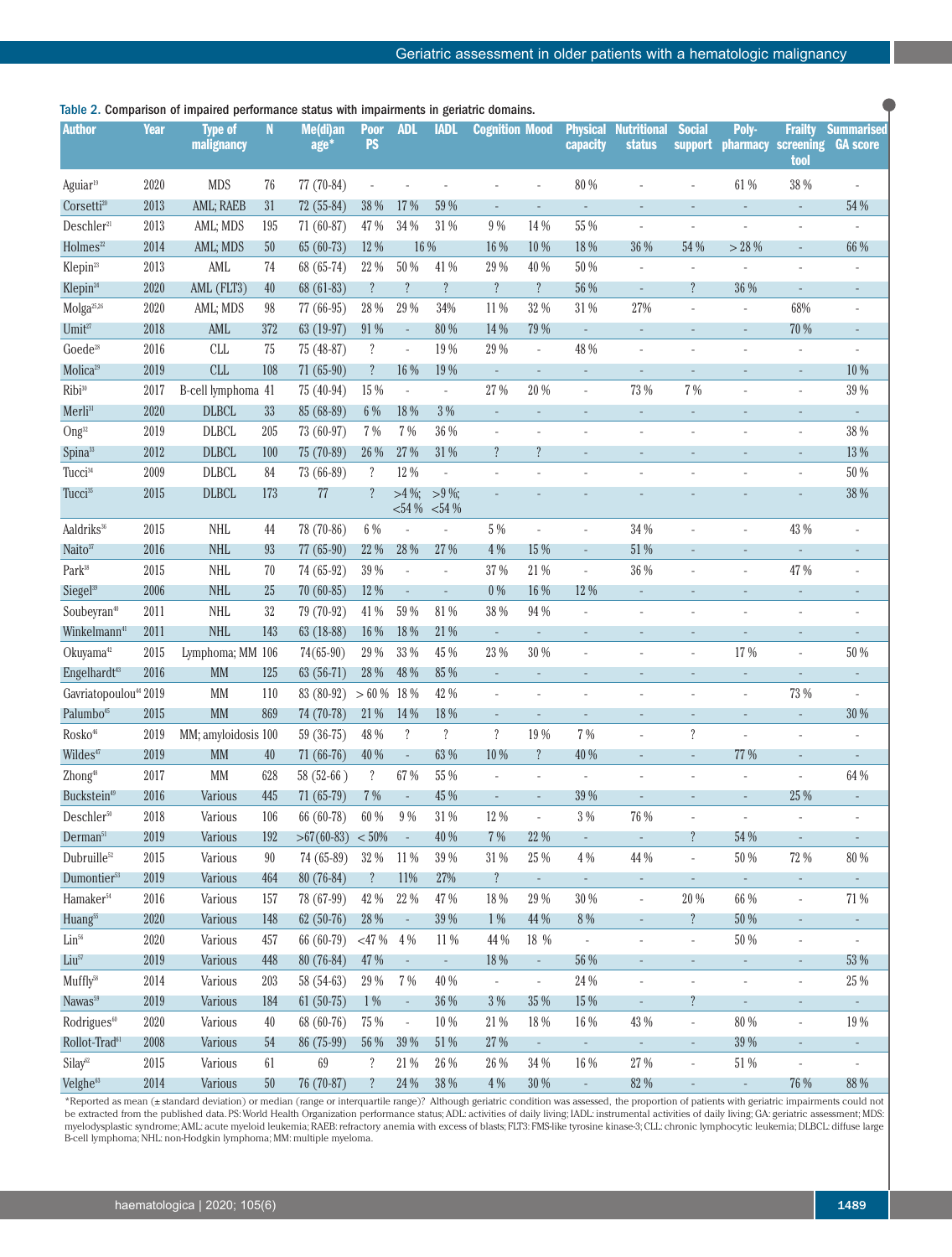# **Discussion**

This systematic review of 44 studies shows that impairment in geriatric domains is common among older patients with a hematologic malignancy, even in those with a good performance status. The most relevant impairment is frailty (assessed with a frailty screening tool or by summarizing the geriatric assessment), which showed an association with mortality, treatment-related

toxicity and treatment non-completion. Other relevant geriatric impairments were IADL functioning, nutritional status and polypharmacy. Impaired physical capacity was mainly associated with healthcare utilization.

These data should, however, be interpreted with care. The included studies are heterogeneous in study population, design, treatment regimens, content of geriatric assessment and reported outcomes. Various hematologic malignancies can have very different disease courses and

| Table 3. The association of geriatric assessment, age, performance status, and comorbidity with mortality. |  |  |  |  |  |  |  |  |  |  |  |  |  |
|------------------------------------------------------------------------------------------------------------|--|--|--|--|--|--|--|--|--|--|--|--|--|
|------------------------------------------------------------------------------------------------------------|--|--|--|--|--|--|--|--|--|--|--|--|--|

|                                                                                  |             |                              |                              | ັ                               | .                                |                          |               |               |                            |                |               |                                                                                                        |                                  |         |                                                       |                    |
|----------------------------------------------------------------------------------|-------------|------------------------------|------------------------------|---------------------------------|----------------------------------|--------------------------|---------------|---------------|----------------------------|----------------|---------------|--------------------------------------------------------------------------------------------------------|----------------------------------|---------|-------------------------------------------------------|--------------------|
| <b>Publication</b><br><b>Author</b>                                              | <b>Year</b> | <b>Number</b><br>of patients | <b>Type of</b><br>malignancy | Age                             | <b>PS</b>                        | <b>Comorbidity</b>       | <b>ADL</b>    |               | <b>IADL Cognition Mood</b> |                | capacity      | <b>Results of univariate and multivariate analysis</b><br><b>Physical Nutritional</b><br><b>status</b> | support                          |         | <b>Social Polypharmacy Frailty Summarized</b><br>tool | screening GA score |
| Corsetti <sup>20</sup>                                                           | 2011        | 31                           | AML; RAEB                    |                                 |                                  |                          |               | J.            |                            |                |               |                                                                                                        |                                  |         |                                                       |                    |
| Deschler <sup>21</sup>                                                           | 2013        | 195                          | AML; MDS                     | $\sim$ $-$                      | $+ +$                            | $+ +$                    | $+ +$         | $ -$          | $\sim$ $-$                 | ÷,             | $ -$          |                                                                                                        |                                  |         |                                                       |                    |
| Klepin <sup>23</sup>                                                             | 2013        | $74\,$                       | AML                          | $\sim$ $\sim$                   | $\sim$ $\sim$                    | $\overline{\phantom{a}}$ | $\sim$ $-$    | $\sim$ $-$    | $+ +$                      | $\sim$ $-$     | $+ +$         |                                                                                                        |                                  |         |                                                       |                    |
| Klepin <sup>24</sup>                                                             | 2020        | 40                           | AML (FLT3)                   |                                 | $\overline{\phantom{a}}$         | $\bar{ }$                |               |               | ÷,                         | ÷,             |               |                                                                                                        |                                  |         |                                                       |                    |
| Molga <sup>25</sup>                                                              | 2020        | $98\,$                       | AML; MDS                     |                                 | $\sim$ $-$                       | $+ +$                    | $+ +$         | $+ +$         | $\sim$ $-$                 | $ -$           | $\sim$ $\sim$ |                                                                                                        |                                  |         |                                                       |                    |
| U <sub>mit</sub> <sup>27</sup>                                                   | 2018        | 372                          | AML                          | $+$                             | $\begin{array}{c} + \end{array}$ |                          |               |               |                            |                |               |                                                                                                        |                                  |         |                                                       |                    |
| Goede <sup>28</sup>                                                              | 2016        | 75                           | CLL                          | $\overline{a}$                  |                                  | L,                       |               | ÷,            | $\sim$ $\sim$              |                | $\sim$ $\sim$ |                                                                                                        |                                  |         |                                                       |                    |
| Molica <sup>29</sup>                                                             | 2019        | 108                          | <b>CLL</b>                   | $+ +$                           | $\, +$                           | $+ +$                    | $+ +$         | $\, +$        |                            |                |               |                                                                                                        |                                  |         |                                                       | $+ +$              |
| Ribi <sup>30</sup>                                                               | 2017        | 41                           | <b>B-cell</b><br>lymphoma    |                                 |                                  |                          |               |               |                            |                |               | $\! + \!\!\!\!$                                                                                        |                                  |         |                                                       | $^{+}$             |
| $Ong^3$                                                                          | 2019        | $205\,$                      | <b>DLBCL</b>                 |                                 |                                  |                          |               |               |                            |                |               |                                                                                                        |                                  |         |                                                       | $+ +$              |
| Spina <sup>33</sup>                                                              | 2012        | 100                          | <b>DLBCL</b>                 |                                 |                                  |                          |               | $\sim$ $\sim$ |                            |                |               |                                                                                                        |                                  |         |                                                       | $+ +$              |
| Tucci <sup>34</sup>                                                              | 2009        | 84                           | <b>DLBCL</b>                 |                                 |                                  |                          |               |               |                            |                |               |                                                                                                        |                                  |         |                                                       | $\qquad \qquad +$  |
| Tucci <sup>35</sup>                                                              | 2015        | 173                          | <b>DLBCL</b>                 | $^{+}$                          |                                  |                          | $^{+}$        | $^+$          |                            |                |               |                                                                                                        |                                  |         |                                                       | $+ +$              |
| Aaldriks <sup>36</sup>                                                           | 2015        | 44                           | NHL                          |                                 |                                  |                          |               |               |                            |                |               |                                                                                                        |                                  |         | $+ +$                                                 |                    |
| Naito <sup>37</sup>                                                              | 2016        | $93\,$                       | <b>NHL</b>                   | $\overline{a}$                  |                                  | $+ +$                    |               | $^{+}$        | $+ +$                      | i,             |               |                                                                                                        |                                  |         |                                                       |                    |
| Park <sup>38</sup>                                                               | 2015        | 70                           | <b>NHL</b>                   |                                 | $\sim$ $\sim$                    |                          |               |               | $\overline{\phantom{a}}$   | $\overline{a}$ |               | $+ +$                                                                                                  |                                  |         |                                                       |                    |
| Soubeyran <sup>40</sup>                                                          | 2011        | $32\,$                       | $\mathsf{NHL}$               |                                 |                                  |                          | $^{+}$        |               |                            | $\! + \!$      |               |                                                                                                        |                                  |         |                                                       |                    |
| Winkelmann <sup>41</sup>                                                         | 2011        | 143                          | <b>NHL</b>                   | $-$                             |                                  | - -                      | $-$           | $+ +$         |                            |                |               |                                                                                                        |                                  |         |                                                       |                    |
| Engelhardt <sup>43</sup>                                                         | 2016        | 125                          | <b>MM</b>                    | $^+$                            |                                  | $+ +$                    |               |               |                            |                |               |                                                                                                        |                                  |         | $+ +$                                                 |                    |
| Gavriatopoulou <sup>44</sup> 2019                                                |             | 110                          | <b>MM</b>                    |                                 |                                  |                          |               |               |                            |                |               |                                                                                                        |                                  |         | $\sim$ $-$                                            |                    |
| Palumbo <sup>45</sup>                                                            | 2015        | 869                          | MM                           | $+ +$                           |                                  | $\sim$ $-$               | $+ +$         | $+ +$         |                            |                |               |                                                                                                        |                                  |         |                                                       |                    |
| Zhong <sup>48</sup>                                                              | 2017        | 628                          | <b>MM</b>                    | $\sim$ $-$                      |                                  | $ -$                     | $\frac{1}{2}$ | $ -$          |                            |                |               |                                                                                                        |                                  |         |                                                       |                    |
| Buckstein <sup>49</sup>                                                          | 2016        | 445                          | Various                      | $^{+}$                          | $^{+}$                           | $+ +$                    |               |               |                            |                |               |                                                                                                        |                                  |         | $+ +$                                                 |                    |
| Deschler <sup>50</sup>                                                           | 2018        | 106                          | Various                      | $+ +$                           | $+ +$                            | $\overline{\phantom{a}}$ |               | ÷,            |                            |                | $^{+}$        |                                                                                                        |                                  |         |                                                       |                    |
| Dubruille <sup>52</sup>                                                          | 2015        | $90\,$                       | Various                      | $+ +$                           | $\sim$ $\sim$                    | L,                       |               |               | $+ +$                      |                |               |                                                                                                        |                                  |         |                                                       |                    |
| Dumontier <sup>53</sup>                                                          | 2019        | 452                          | Various                      | $\sim$ $-$                      |                                  | $ -$                     |               | $+ +$         |                            |                |               |                                                                                                        |                                  |         |                                                       |                    |
| Hamaker <sup>54</sup>                                                            | 2016        | 157                          | Various                      | $\sim$ $\sim$                   | ٠.                               | $\overline{\phantom{a}}$ |               |               |                            |                |               |                                                                                                        |                                  |         |                                                       | $+ +$              |
| Huang <sup>55</sup>                                                              | 2020        | 148                          | Various                      |                                 |                                  |                          |               | $+ +$         |                            |                |               |                                                                                                        |                                  |         |                                                       |                    |
| Lin <sup>56</sup>                                                                | 2020        | 457                          | Various                      | $\! + \!\!\!\!$                 | $+ +$                            | $ -$                     |               | $+ +$         |                            |                |               |                                                                                                        |                                  |         |                                                       |                    |
| Liu <sup>57</sup>                                                                | 2019        | 448                          | Various                      | $+ +$                           |                                  |                          |               |               | $+ +$                      |                | $+ +$         |                                                                                                        |                                  |         |                                                       |                    |
| Muffly <sup>58</sup>                                                             | 2014        | $203\,$                      | Various                      | $^{\mathrm{+}}$ $^{\mathrm{+}}$ |                                  | $^+$ +                   |               | $++$          |                            |                | $++$          |                                                                                                        |                                  |         |                                                       |                    |
| Nawas <sup>59</sup>                                                              | 2019        | 184                          | Various                      |                                 | $\frac{1}{2}$                    |                          |               | $+ +$         |                            |                |               |                                                                                                        | $\begin{array}{c} + \end{array}$ |         |                                                       |                    |
| Rollot-Trad <sup>61</sup>                                                        | 2008        | $54\,$                       | Various                      | $\sim$ $\sim$                   | $\sim$ $-$                       |                          | $\sim$ $\sim$ | $\sim$ $-$    | $\sim$ $-$                 |                |               |                                                                                                        |                                  |         |                                                       |                    |
| Proportion of studies with a significant<br>association in univariate analysis   |             |                              |                              |                                 | 79 % 63 %                        | 64 %                     | $67\,\%$      | 74 %          | $55\ \%$                   | 14 %           | $63\:\%$      | $33\,\%$                                                                                               | $33\,\%$                         | $0\,\%$ | 71 %                                                  | $67\ \%$           |
| Proportion of studies with a significant<br>association in multivariate analysis |             |                              |                              |                                 | 43 % 27 %                        | 47 %                     | 40 %          | 62 %          | $50\,\%$                   | $0\%$          | 50 %          | 50 %                                                                                                   | <b>NA</b>                        | NA      | 75 %                                                  | 100 %              |

+: association in univariate analysis; -: no association in univariate analysis; ++: association in multivariate analysis; - -: no association in multivariate analysis; NA: not applicable. PS: World Health Organization performance status; ADL: activities of daily living; IADL: instrumental activities of daily living; GA: geriatric assessment; AML: acute myeloid leukemia; RAEB: refractory anemia with excess of blasts; MDS: myelodysplastic syndrome; FLT3: FMS-like tyrosine kinase-3; CLL: chronic lymphocytic leukemia; DLBCL: diffuse large B-cell lymphoma; NHL: non-Hodgkin lymphoma; MM: multiple myeloma.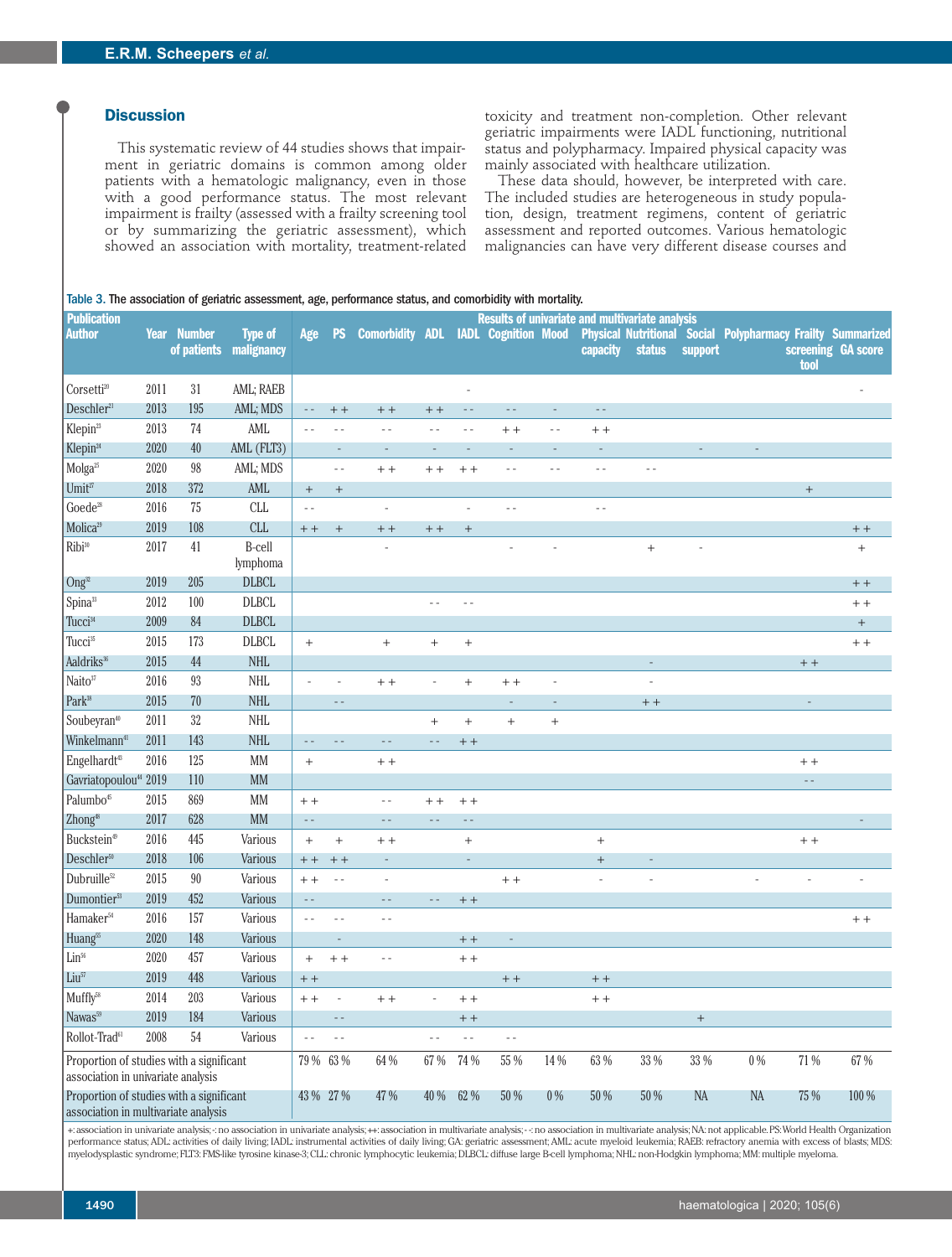require very different intensities of treatment; geriatric impairments that were associated with outcome in one setting may not retain their predictive value in another disease entity. In addition, the content of geriatric assessments, including the definition of frailty (assessed by summarizing the geriatric assessment), was not consistent. Moreover, geriatric impairments were mainly assessed with screening tools (for example, the Mini-Mental State Examination for cognition), and it should be realized that the ensuing results are not the same as an actual diagnosis made by a comprehensive geriatric assessment. Given this heterogeneity, a meta-analysis or a meaningful subgroup analysis (for example, by type of malignancy) could not be performed; and interpretation and extrapolation of results should be done with caution. Another limitation of this review is the procedure used to select the literature. We decided to select only those studies for which a full text is available and which performed a geriatric assessment with validated tools covering at least two geriatric domains. Studies which focused on a single impairment and its relation to outcome were not included, meaning some information on individual associations may have been missed.

Despite these limitations, this review provides a thorough update and overview of all currently available evidence on the relevance of a geriatric assessment for older patients with a hematologic malignancy. At the time of the previous systematic review, by Hamaker *et al.*, <sup>17</sup> the evidence was limited because of a lack of published studies. In the last 5 years, the number of publications concerning the association of geriatric assessment with outcomes in patients with hematologic malignancies has increased greatly, enabling a useful update on the available data.

Performing a geriatric assessment could have an additive value to clinical judgment, treatment allocation and the implementation of non-oncological interventions.

In daily practice, oncologists are able to detect obviously frail patients by clinical judgment. However, estimating the reserve capacity and resilience of the remaining older patients by clinical judgment is difficult, as demonstrated by the discrepancy between performance status and geriatric assessment. In addition, it can be challenging to distinguish whether the detected vulnerabilities are diseaserelated or patient-related. This may require a more thorough evaluation of the patient's overall health status, including consultation of a geriatrician.

The impact of performing a geriatric assessment on treatment allocation has already been demonstrated in older patients with solid malignancies.<sup>73,74</sup> In a systematic review, the oncological treatment plan was altered in 28% of patients after geriatric assessment, primarily resulting in a less intensive treatment option. This review showed that using a geriatric assessment to guide treatment decisions appeared to have a positive effect on clinical outcome, resulting in less treatment-related toxicity, fewer complications, and increased treatment completion.75 For example, in patients with cognitive impairments, treatment decisions should be made with great care because of the higher risk of chemotherapy-related progression of cognitive dysfunction, treatment non-compliance and death. $52,71$ 

In order to tailor cancer treatment to individual needs, it could be interesting to incorporate patient-reported outcome measures (PROMS) into the treatment decision-making process. PROMS, such as physical functioning and quality of life during and after treatment, were hardly assessed in the studies included in this review, despite quality of life being of primary importance to many older patients.<sup>76</sup> It is, therefore, highly relevant that future studies address the association between geriatric impairments and PROMS.<sup>77</sup>

In addition to clinical judgment and treatment allocation, a geriatric assessment can be used to introduce non-oncological interventions before and during treatment in the hope of improving the patient's health status, resilience and treatment tolerance. However, evidence concerning the effectiveness of such non-oncological interventions is limited. Previous research suggests that perhaps physiotherapy<sup>78,79</sup> as well as nutritional counseling<sup>80-82</sup> can improve survival, physical functioning and quality of life. Nononcological interventions in older patients undergoing chemotherapy can improve treatment completion and treatment modifications.83 The process by which a patient's condition can be enhanced before starting treatment is called prehabilitation. Although results of the first studies assessing the effectiveness of prehabilitation in patients with solid malignancies are promising,<sup>84,85</sup> the level of evidence is weak, making it too early to draw definitive conclusions. Currently, according to clinicaltrials.gov (searched February 5, 2020), there are 29 ongoing trials in which the effect of non-oncological interventions on clinical outcome measures in older cancer patients is being assessed; six out of these 29 trials focus on hematologic malignancies.<sup>86</sup> Based on these numbers, further data will follow in the coming years.

In conclusion, this review demonstrates the relevance of performing a geriatric assessment in older patients with a hematologic malignancy. Although the results should be interpreted and extrapolated carefully, our review shows that even in patients with a good performance status, a geriatric assessment can detect geriatric impairments that might be predictive of mortality. Moreover, geriatric impairments seem to be associated with a higher risk of treatment-related toxicity, treatment non-completion and utilization of healthcare services. Future research is needed to extend these findings with a focus on reserve capacity, resilience, quality of life and the effectiveness of nononcological interventions.

### **References**

- 1. Smith A, Howell D, Patmore R, Jack A, Roman E. Incidence of haematological malignancy by sub-type: a report from the Haematological Malignancy Research Network. Br J Cancer. 2011;105(11):1684- 1692.
- 2. National Cancer Institute. Cancer Stat Facts [Internet]. [cited 2019 Jul 21]. Available from: https://seer.cancer.gov
- 3. Bron D, Ades L, Fulop T, Goede V, Stauder R. Aging and blood disorders: new perspectives, new challenges. Haematologica. 2015;100(4):415-417.
- 4. Warren JL, Harlan LC, Stevens J, Little RF, Abel GA. Multiple myeloma treatment

transformed: a population-based study of changes in initial management approaches in the United States. J Clin Oncol. 2013;31(16):1984-1989.

5. Abel GA, Koreth J. Optimal positioning of hematopoietic stem cell transplantation for older patients with myelodysplastic syndromes. Curr Opin Hematol. 2013;20(2): 150-156.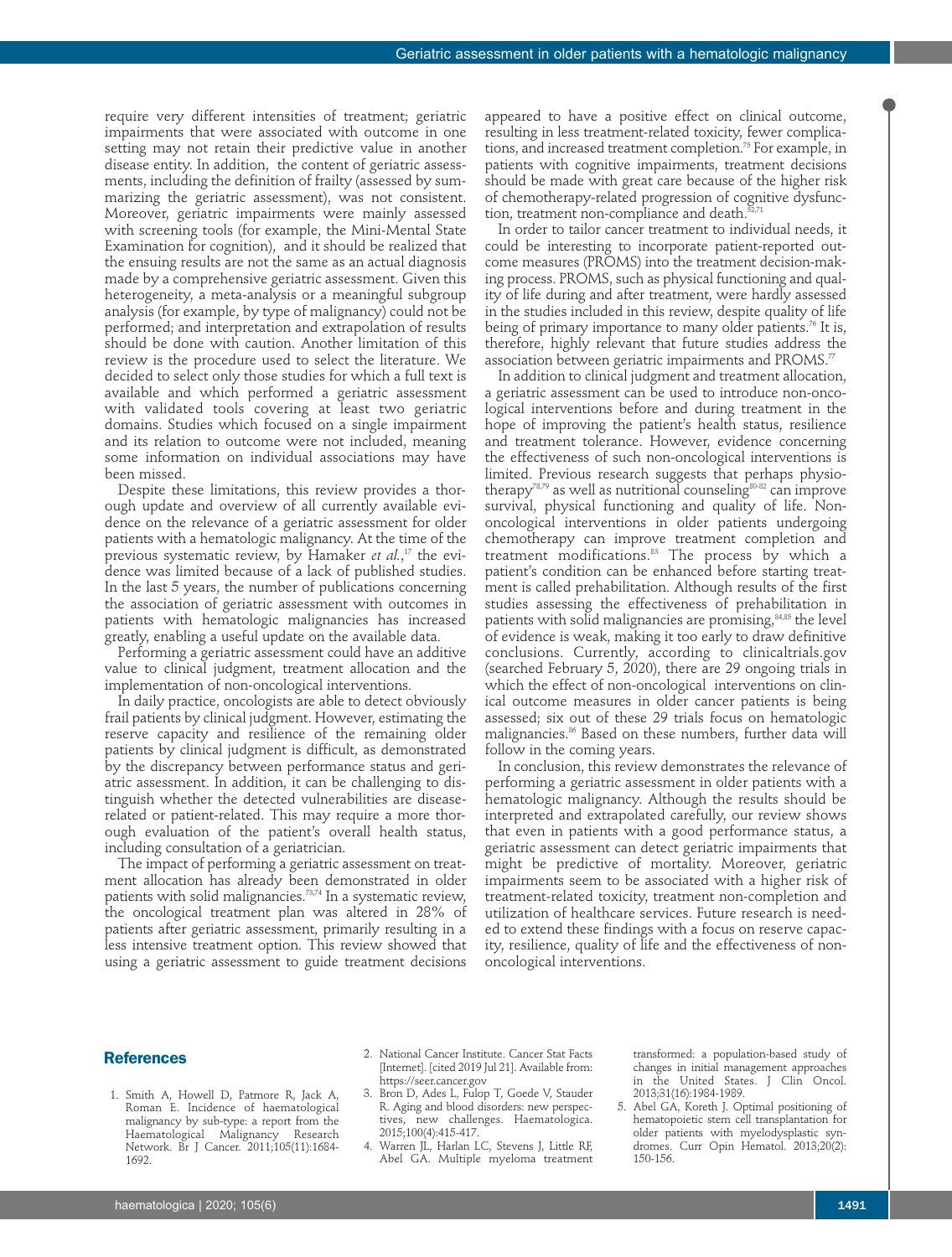- 6. McClune BL, Weisdorf DJ, Pedersen TL, et al. Effect of age on outcome of reducedintensity hematopoietic cell transplantation for older patients with acute myeloid leukemia in first complete remission or with myelodysplastic syndrome. J Clin Oncol. 2010;28(11):1878-1867.
- 7. Hamaker ME, Stauder R, van Munster BC. Exclusion of older patients from ongoing clinical trials for hematological malignancies: an evaluation of the National Institutes of Health clinical trial registry. Oncologist. 2014;19(10):1069-1075.
- 8. Extermann M, Aapro M, Bernabei R, et al. Use of comprehensive geriatric assessment in older cancer patients: recommendations from the task force on CGA of the International Society of Geriatric Oncology (SIOG). Crit Rev Oncol Hematol. 2005;55(3):241-225.
- 9. Gobbens RJ, Luijkx KG, Wijnen-Sponselee MT, Schols JM. Toward a conceptual definition of frail community dwelling older people. Nurs Outlook. 2010;58(2):76-86.
- 10. Fried LP, Tangen CM, Walston J, et al. Frailty in older adults: evidence for a phenotype. J Gerontol A Biol Sci Med Sci. 2001;56(3):146- 156.
- 11. Mitnitski AB, Mogilner AJ, Rockwood K. Accumulation of deficits as a proxy measure of aging. ScientificWorldJournal. 2001;8(1): 323-336.
- 12. Rockwood K, Song X, MacKnight C, et al. A global clinical measure of fitness and frailty in elderly people. CMAJ. 2005;173(5):489- 495.
- 13. Mohile SG, Dale W, Somerfield MR, et al. Practical assessment and management of vulnerabilities in older patients receiving chemotherapy: ASCO guideline for geriatric oncology. J Clin Oncol. 2018;36(22):2326- 2347.
- 14. Wildiers H, Heeren P, Puts M, et al. International society of geriatric oncology consensus on geriatric assessment in older patients with cancer. J Clin Oncol. 2014;32(24):2595-2601.
- 15. van Walree IC, Scheepers E, van Huis-Tanja LH, et al. A systematic review on the association of the G8 with geriatric assessment, prognosis and course of treatment in older patients with cancer. J Geriatr Oncol. 2019;10(6):847-858.
- 16. Goede V, Stauder R. Multidisciplinary care in the hematology clinic: implementation of geriatric oncology. J Geriatr Oncol. 2019;10(3):497-503.
- 17. Hamaker ME, Prins MC, Stauder R. The relevance of a geriatric assessment for elderly patients with a haematological malignancy a systematic review. Leuk Res. 2014;(38): 275-283.
- 18. Wells GA, Shea B, O'Connell D, et al. The Newcastle-Ottawa Scale (NOS) for assessing the quality of nonrandomised studies in meta-analyses. Ottawa Hospital Research Institute, 2012.
- 19. Aguiar APN, Mendonça P da S, Ribeiro-Júnior HL, et al. Myelodysplastic syndromes: an analysis of non-hematological prognostic factors and its relationship to age. J Geriatr Oncol. 2020;(11):125-127.
- 20. Corsetti MT, Salvi F, Perticone S, et al. Hematologic improvement and response in elderly AML/RAEB patients treated with valproic acid and low-dose Ara-C. Leuk Res. 2011;35(8):991-997.
- 21. Deschler B, Ihorst G, Platzbecker U, et al. Parameters detected by geriatric and quality of life assessment in 195 older patients with myelodysplastic syndromes and acute

myeloid leukemia are highly predictive for outcome. Haematologica. 2013;98(2):208- 216.

- 22. Holmes H, Des Bordes JKA, Kebriaei P, et al. Optimal screening for geriatric assessment in older allogeneic hematopoietic cell transplantation candidates. J Geriatr Oncol. 2014;5(4):422-430.
- 23. Klepin HD, Geiger AM, Tooze JA, et al. Geriatric assessment predicts survival for older adults receiving induction chemotherapy for acute myelogenous leukemia. Blood. 2013;121(21):4287-4294.
- 24. Klepin HD, Ritchie E, Major-Elechi B, et al. Geriatric assessment among older adults receiving intensive therapy for acute myeloid leukemia: report of CALGB 361006 (Alliance). J Geriatr Oncol. 2020;(11):107- 113.
- 25. Molga A, Wall M, Chhetri R, et al. Comprehensive geriatric assessment predicts azacitidine treatment duration and survival in older patients with myelodysplastic syndromes. J Geriatr Oncol. 2020;(11):114-120.
- 26. Molga A, Wall M, Wee LYA, et al. Screening for deficits using the G8 and VES-13 in older patients with myelodysplastic syndromes. J Geriatr Oncol. 2020;(11):128-130.
- 27. Umit EG, Baysal M, Demir AM. Frailty in patients with acute myeloid leukaemia, conceptual misapprehension of chronological age. Eur J Cancer Care (Engl). 2018;27(2): e12810.
- 28. Goede V, Bahlo J, Chataline V, et al. Evaluation of geriatric assessment in patients with chronic lymphocytic leukemia: results of the CLL9 trial of the German CLL study group. Leuk Lymphoma. 2016;57(4):789-796.
- 29. Molica S, Giannarelli D, Levato L, et al. A simple score based on geriatric assessment predicts survival in elderly newly diagnosed chronic lymphocytic leukemia patients. Leuk Lymphoma. 2019;60(3):845-847.
- 30. Ribi K, Rondeau S, Hitz F, et al. Cancer-specific geriatric assessment and quality of life: important factors in caring for older patients with aggressive B-cell lymphoma. Support Care Cancer. 2017;25(9):2833-2842.
- 31. Merli F, Cavallo F, Salvi F, et al. Obinutuzumab and miniCHOP for unfit patients with diffuse large B-cell lymphoma. A phase II study by Fondazione Italiana Linfomi. J Geriatr Oncol. 2020;(11):37-40.
- 32. Ong DM, Ashby M, Grigg A, et al. Comprehensive geriatric assessment is useful in an elderly Australian population with diffuse large B-cell lymphoma receiving rituximab-chemotherapy combinations. Br J Haematol. 2019;(187):73-81.
- 33. Spina M, Balzarotti M, Uziel L, et al. Modulated chemotherapy according to modified comprehensive geriatric assessment in 100 consecutive elderly patients with diffuse large B-cell lymphoma. Oncologist. 2012;17(6):838-846.
- Tucci A, Ferrari S, Bottelli C, Borlenghi E, Drera M, Rossi G. A comprehensive geriatric assessment is more effective than clinical judgment to identify elderly diffuse large cell lymphoma patients who benefit from aggressive therapy. Cancer. 2009;115(19): 4547-4553.
- 35. Tucci A, Martelli M, Rigacci L, et al. Comprehensive geriatric assessment is an essential tool to support treatment decisions in elderly patients with diffuse large B-cell lymphoma: a prospective multicenter evaluation in 173 patients by the Lymphoma Italian Foundation (FIL). Leuk Lymphoma.

2015;56(4):921-926.

- 36. Aaldriks A, Giltay E, Nortier J, et al. Prognostic significance of geriatric assessment in combination with laboratory parameters in elderly patients with aggres-<br>sive non-Hodgkin lymphoma Leuk sive non-Hodgkin lymphoma. Lymphoma. 2015;56(4):927-935.
- 37. Naito Y, Sasaki H, Takamatsu Y, Kiyomi F, Tamura K. Retrospective analysis of treatment outcomes and geriatric assessment in elderly malignant lymphoma patients. J Clin Exp Hematop. 2016;56(1):43-49.
- 38. Park S, Hong J, Hwang I, et al. Comprehensive geriatric assessment in elderly patients with newly diagnosed aggressive non-Hodgkin lymphoma treated with multi-agent chemotherapy. J Geriatr Oncol. 2015;6(6):470-478.
- 39. Siegel AB, Lachs M, Coleman M, Leonard JP. Lymphoma in elderly patients: novel functional assessment techniques provide better discrimination among patients than traditional performance status measures. Clin Lymphoma Myeloma. 2006;7(1):65-69.
- 40. Soubeyran P, Khaled H, MacKenzie M, et al. Diffuse large B-cell and peripheral T-cell non-Hodgkin's lymphoma in the frail elderly. A phase II EORTC trial with a progressive and cautious treatment emphasizing geriatric assessment. J Geriatr Oncol.  $2011 \cdot 2(1) \cdot 36 - 44$
- 41. Winkelmann N, Petersen I, Kiehntopf M, Fricke HJ, Hochhaus A, Wedding U. Results of comprehensive geriatric assessment effect survival in patients with malignant lymphoma. J Cancer Res Clin Oncol. 2011;137(4):733-738.
- 42. Okuyama T, Sugano K, Iida S, Ishida T, Kusumoto S, Akechi T. Screening performance for frailty among older patients with cancer: a cross-sectional observational study of two approaches. J Natl Compr Cancer Netw. 2015;13(12):1525-1531.
- 43. Engelhardt M, Dold SM, Ihorst G, et al. Geriatric assessment in multiple myeloma patients: Validation of the International Myeloma Working Group (IMWG) score and comparison with ther common comorbidity scores. Haematologica. 2016;101(9): 1110-1119.
- 44. Gavriatopoulou M, Fotiou D, Koloventzou U, et al. Vulnerability variables among octogenerian myeloma patients: a single-center analysis of 110 patients. Leuk Lymphoma. 2019;60(3):619-628.
- 45. Palumbo A, Bringhen S, Mateos MV, et al. Geriatric assessment predicts survival and toxicities in elderly myeloma patients: an International Myeloma Working Group report. Blood. 2015;125(13):2068-2074.
- 46. Rosko AE, Huang Y, Benson DM, et al. Use of a comprehensive frailty assessment to predict morbidity in patients with multiple myeloma undergoing transplant. J Geriatr Oncol. 2019;10(3):479-85.
- 47. Wildes TM, Tuchman SA, Klepin HD, et al. Geriatric assessment in older adults with multiple myeloma. J Am Geriatr Soc. 2019;67(5):987-991.
- 48. Zhong YP, Zhang YZ, Liao AJ, Li SX, Tian C, Lu J. Geriatric assessment to predict survival and risk of serious adverse events in elderly newly diagnosed multiple myeloma patients: A multicenter study in China. Chin Med J (Engl). 2017;130(2):130-134.
- Buckstein R, Wells RA, Zhu N, et al. Patientrelated factors independently impact overall survival in patients with myelodysplastic syndromes: an MDS-CAN prospective study. Br J Haematol. 2016;174(1):88-101.
- 50. Deschler B, Ihorst G, Schnitzler S, Bertz H,